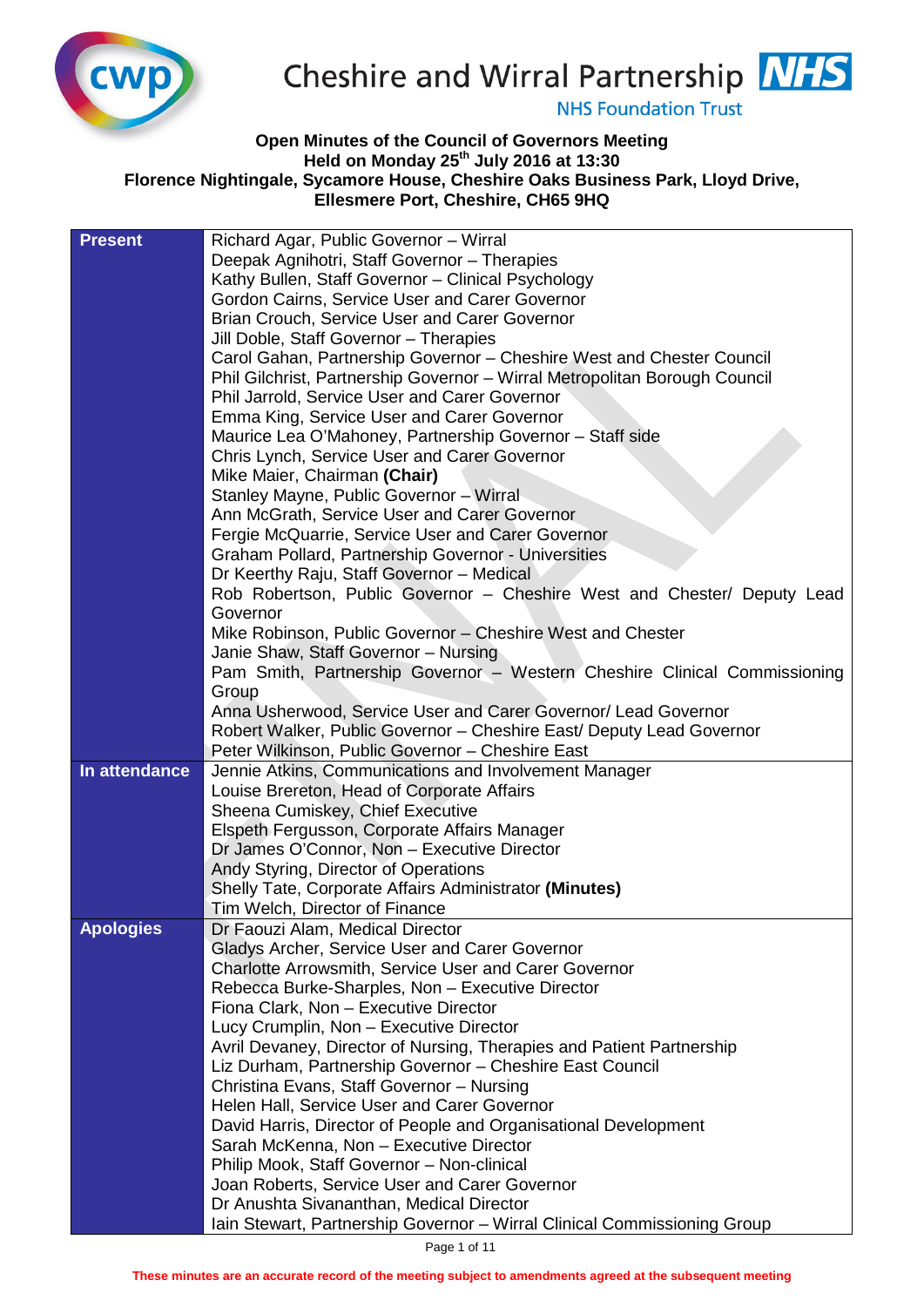| <b>Item No</b> | <b>Title of item</b>                                                                                                                                                                       | <b>Action by</b> |
|----------------|--------------------------------------------------------------------------------------------------------------------------------------------------------------------------------------------|------------------|
|                | Welcome, apologies for absence and Quoracy                                                                                                                                                 |                  |
| 2016/17/31     | Mike Maier, Chair welcomed all attendees to the meeting advising that<br>this was his first meeting as Chair. All apologies were noted and the<br>meeting was confirmed as quorate.        |                  |
|                | <b>Meeting guidelines</b>                                                                                                                                                                  |                  |
| 2016/17/32     | The meeting guidelines were noted.                                                                                                                                                         |                  |
|                | <b>Declarations of interest</b>                                                                                                                                                            |                  |
|                | Dr Jim O'Connor declared an interest in the following items;                                                                                                                               |                  |
|                | 2016/17/41 Appointment of Deputy Chair - agenda item is specific<br>to Jim O'Connor's intended appointment as Deputy Chair.                                                                |                  |
| 2016/17/33     | 2016/17/42 Non Executive Director proposal for re-appointment -<br>agenda item is referenced to one of Jim's NED colleagues, Lucy<br>Crumplin, who is to be considered for re-appointment. |                  |
|                | Jim advised that he would leave the meeting for the two above noted<br>agenda items.                                                                                                       |                  |
|                | Open Minutes of the previous Council of Governor Meetings held<br>12th April 2016                                                                                                          |                  |
| 2016/17/34     | The minutes of the previous meeting held were agreed as an accurate                                                                                                                        |                  |
|                | record.                                                                                                                                                                                    |                  |
|                | <b>Matters arising and action points</b>                                                                                                                                                   |                  |
|                |                                                                                                                                                                                            |                  |
|                | 2015/16/98 - Membership and Development Sub Committee to further<br>consider the benefits, purpose and method of an informal meeting                                                       |                  |
|                | between governors (possibly prior to the Council of Governors) and                                                                                                                         |                  |
|                | report back to the Council of Governors.                                                                                                                                                   |                  |
|                | <b>Update on action</b>                                                                                                                                                                    |                  |
|                | The Chair asked Anna Usherwood to update on the pre-meeting held                                                                                                                           |                  |
| 2016/17/35     | before the meeting. It was noted that informal Chairs would send<br>feedback and it was agreed to continue with pre-meetings prior to                                                      |                  |
|                | future meetings of the Council of Governors.                                                                                                                                               |                  |
|                | 16/17/26 – The Council of Governors to receive an update report on                                                                                                                         |                  |
|                | sending patient letters via email, once the pilot phase is complete.                                                                                                                       |                  |
|                | <b>Update on action</b>                                                                                                                                                                    |                  |
|                | The pilot remains ongoing. An update will be provided to the Council                                                                                                                       |                  |
|                | once the pilot is complete; this is being actively followed up with Gill<br>Monteith, Trust Records Manager.                                                                               |                  |
|                | <b>Business Cycle 2016/17</b>                                                                                                                                                              |                  |
| 2016/17/36     |                                                                                                                                                                                            |                  |
|                | Louise Brereton advised that there were a few items noted on the                                                                                                                           |                  |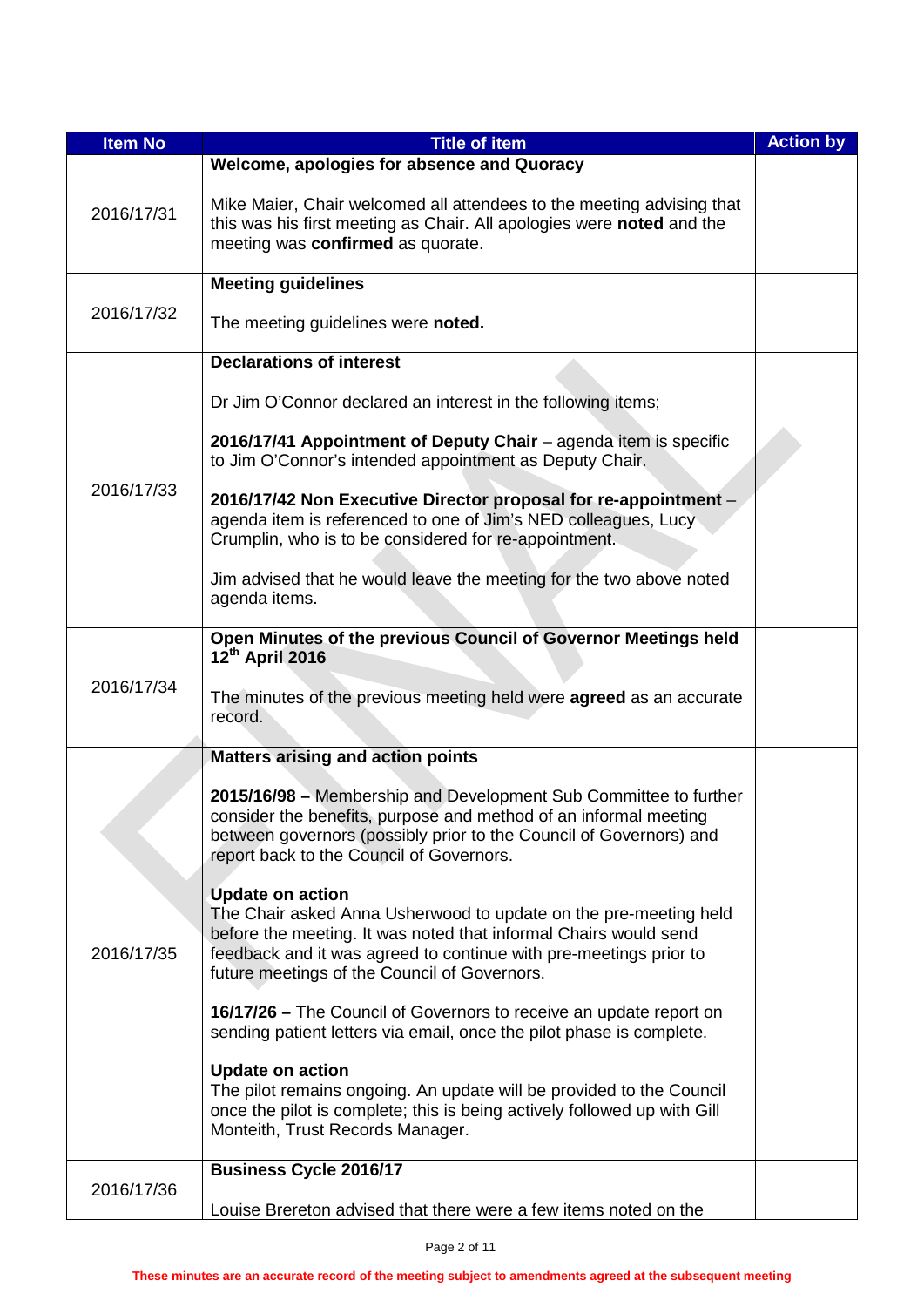| <b>Item No</b> | <b>Title of item</b>                                                                                                                                                                                                                                                                                                                                                                                                                                                                                                                                                                                               | <b>Action by</b> |
|----------------|--------------------------------------------------------------------------------------------------------------------------------------------------------------------------------------------------------------------------------------------------------------------------------------------------------------------------------------------------------------------------------------------------------------------------------------------------------------------------------------------------------------------------------------------------------------------------------------------------------------------|------------------|
|                | business cycle that would be considered at a later date; providing an<br>update as below;                                                                                                                                                                                                                                                                                                                                                                                                                                                                                                                          |                  |
|                | Operational Plan 2016 - 2017 submission and monitoring of<br>milestones.                                                                                                                                                                                                                                                                                                                                                                                                                                                                                                                                           |                  |
|                | Louise noted that information relating to the plans had been reported<br>to the Scrutiny Sub Committee; however work was still progressing<br>and advised that the plans would now be received at the September<br>meeting.                                                                                                                                                                                                                                                                                                                                                                                        |                  |
|                | Receive the Trust's Annual Accounts and Auditor reports on<br>them and the Annual Report 15/16<br>Louise advised that the reports had been received by the<br>parliamentary clerk, however noted that there had been a delay in<br>laying the Annual Report and Accounts before parliament. She advised<br>that confirmation of the reports being laid before parliament had only<br>been received following submission of the meeting agenda; therefore<br>confirmed that the reports will now be received at the next meeting in<br>September 2016.<br>Jim O'Connor left the meeting for the upcoming NED items. |                  |
|                | <b>Chair's Announcements</b>                                                                                                                                                                                                                                                                                                                                                                                                                                                                                                                                                                                       |                  |
|                | Mike updated attendees on the Chair's announcements as noted<br>below;<br>Mike advised that following the Governor by-election held in June 2016<br>the following Governors had been elected to the Council of Governors,<br>and were in attendance at their first meeting today; and extended a<br>welcome to all on behalf of the Council;                                                                                                                                                                                                                                                                       |                  |
| 2016/17/37     | Emma King, elected as Service User and Carer Governor -<br>term until AMM 2016<br>Gus Cairns, elected as Service User and Carer Governor -<br>term until AMM 2017<br>Deepak Agnihotri, elected uncontested to Staff Governor<br>Therapies - term until AMM 2016<br>Graham Pollard, appointed Partnership Governor<br>for<br>Universities by the University of Liverpool for a 3 year term.                                                                                                                                                                                                                         |                  |
|                | <b>Other announcements</b><br>Mike advised that during June and July so far, we have achieved 114<br>pieces of coverage in newspapers, online and in local newsletters.                                                                                                                                                                                                                                                                                                                                                                                                                                            |                  |
|                | CWP has been regularly featured on local radio. BBC Radio<br>Merseyside did an interview regarding our services with Access Sefton<br>in June, and Dee 106.3 did a pre-recorded interview about a volunteer<br>who is on a pre-employment placement with CWP through Skills for<br>Health.                                                                                                                                                                                                                                                                                                                         |                  |
|                | <b>Recent news stories included:</b>                                                                                                                                                                                                                                                                                                                                                                                                                                                                                                                                                                               |                  |
|                | Alex Haydock, clinical nursing specialist at CWP, attended the<br>Queen's Nursing Institutes Spring Awards Ceremony to                                                                                                                                                                                                                                                                                                                                                                                                                                                                                             |                  |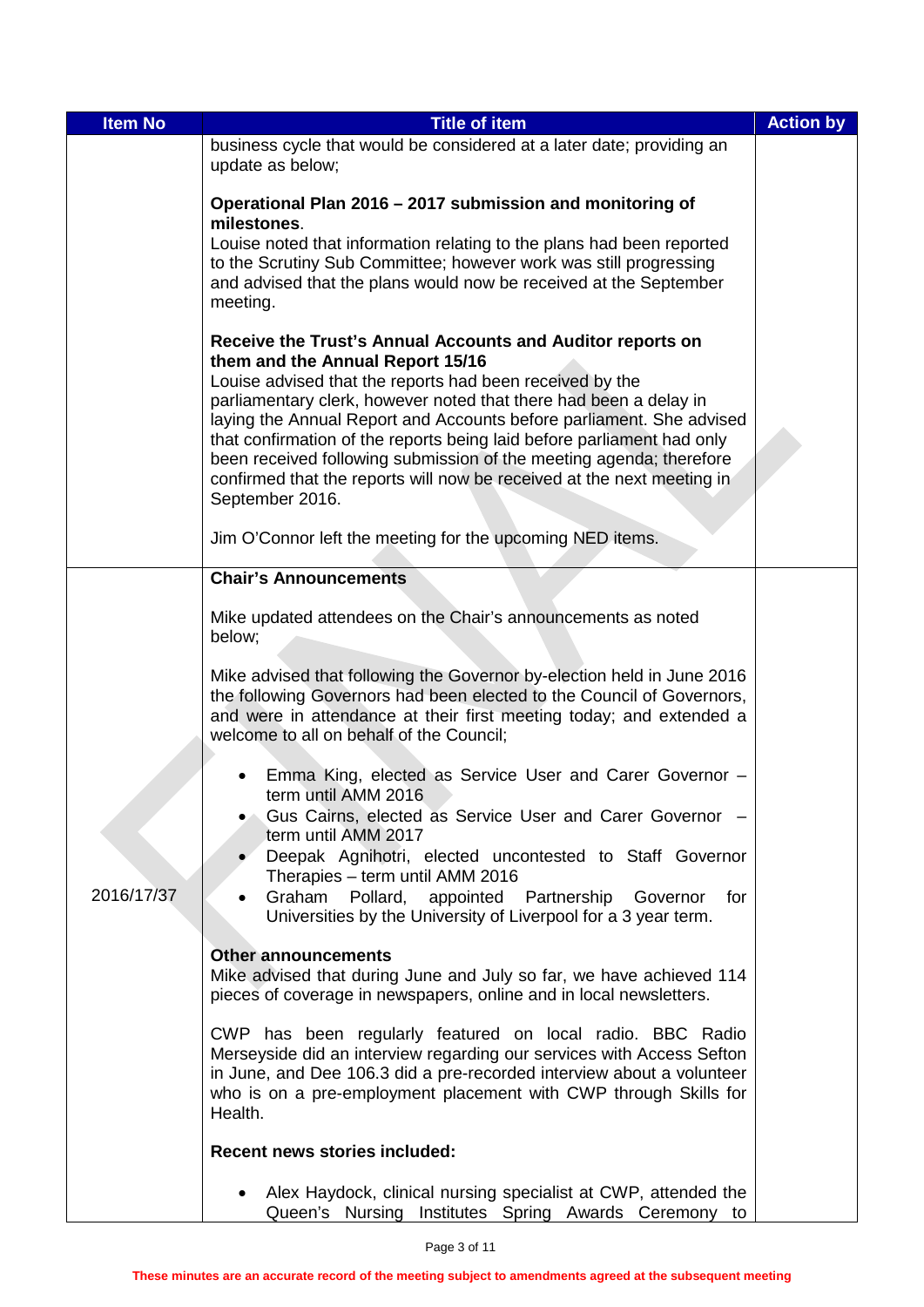| <b>Item No</b> | <b>Title of item</b>                                                                                                                                                                                                                                                                                                                                                                                                                                                                                                                                                                                                                                                                                                                                                                                                                                                                                       | <b>Action by</b> |
|----------------|------------------------------------------------------------------------------------------------------------------------------------------------------------------------------------------------------------------------------------------------------------------------------------------------------------------------------------------------------------------------------------------------------------------------------------------------------------------------------------------------------------------------------------------------------------------------------------------------------------------------------------------------------------------------------------------------------------------------------------------------------------------------------------------------------------------------------------------------------------------------------------------------------------|------------------|
|                | celebrate with 125 other newly named Queen's Nurses.<br>Lesley Dougan, children and young people's practitioner and<br>online mental health worker for CWP child CAMHS presented<br>at the Digital Innovation in CAMHS and Delivering Online<br>Psychological Therapies Conferences in July.<br>The work of CWP Locality Quality Surveillance Team has been<br>$\bullet$<br>recognised at a national awards ceremony for displaying<br>excellent 'innovation'. The team's work in introducing Locality<br>Data Packs was<br>shortlisted<br>in<br>the 'Best Emerging<br>Product/Innovation' category at this year's Patient Safety<br>Awards.                                                                                                                                                                                                                                                               |                  |
|                | Mike noted that any national recognition was wonderful news for the<br>Trust.                                                                                                                                                                                                                                                                                                                                                                                                                                                                                                                                                                                                                                                                                                                                                                                                                              |                  |
|                | <b>Chair Update</b><br>Mike reflected on his first weeks as new Chair as the Trust and<br>updated attendees that over the previous weeks he had met on a one<br>to one basis with senior staff, attended a strategy day and met with<br>other Chairs within the North West. Mike advised that he had spent 30-<br>40% of his time having meetings external to the Trust.                                                                                                                                                                                                                                                                                                                                                                                                                                                                                                                                   |                  |
|                | Mike expanded on the areas noted above as follows;                                                                                                                                                                                                                                                                                                                                                                                                                                                                                                                                                                                                                                                                                                                                                                                                                                                         |                  |
|                | One to ones - Mike expressed that he was impressed with the Trust<br>teams that he had met over the last few weeks, and advised that<br>during these meeting staff had made unsolicited comments about their<br>positive experience of working for CWP. Mike commented that staff<br>were inspired by the positive reputation of the Trust and advised that<br>staff "bought in" to the Trust's culture. Mike expressed that this was<br>hugely pleasing that staff felt positive in relation to being employed by<br>the Trust.                                                                                                                                                                                                                                                                                                                                                                           |                  |
|                | <b>Strategy Day</b> - Mike advised that he had recently attended a Strategy<br>day for the Trust to discuss the sustainability and transformation plans<br>being led by NHS England, and advised that the focus was to look<br>recognising the funding gaps; and the changes in the way that the<br>NHS delivers its services. Mike advised that CWP were part of<br>Cheshire and Mersey and highlighted the smaller localities within this<br>area, and also advised on the foot print and the changes to be put in<br>place by 2021 Mike further commented on the underfunding in mental<br>health as opposed to acute hospitals, the Five Year Forward view and<br>decline in funding. Mike advised on the shaping the future for the<br>Trust, communicating the Strategy; and highlighted the Trust's 6C's<br>and great culture, and the need to help individuals to be the best that<br>they can be. |                  |
|                | Mike advised on the Operational Plan. He also mentioned generating<br>income in other areas of the Trust, the potential to reach other<br>geographical areas, and questioned whether there are things that the<br>Trust should stop doing, and vice versa. Mike considered that broader<br>discussions would need to be had regarding this, and -noted that there<br>will be a Board to Council meeting due in September> There will also<br>be updates - provided at the Lead Governor meetings.                                                                                                                                                                                                                                                                                                                                                                                                          |                  |

I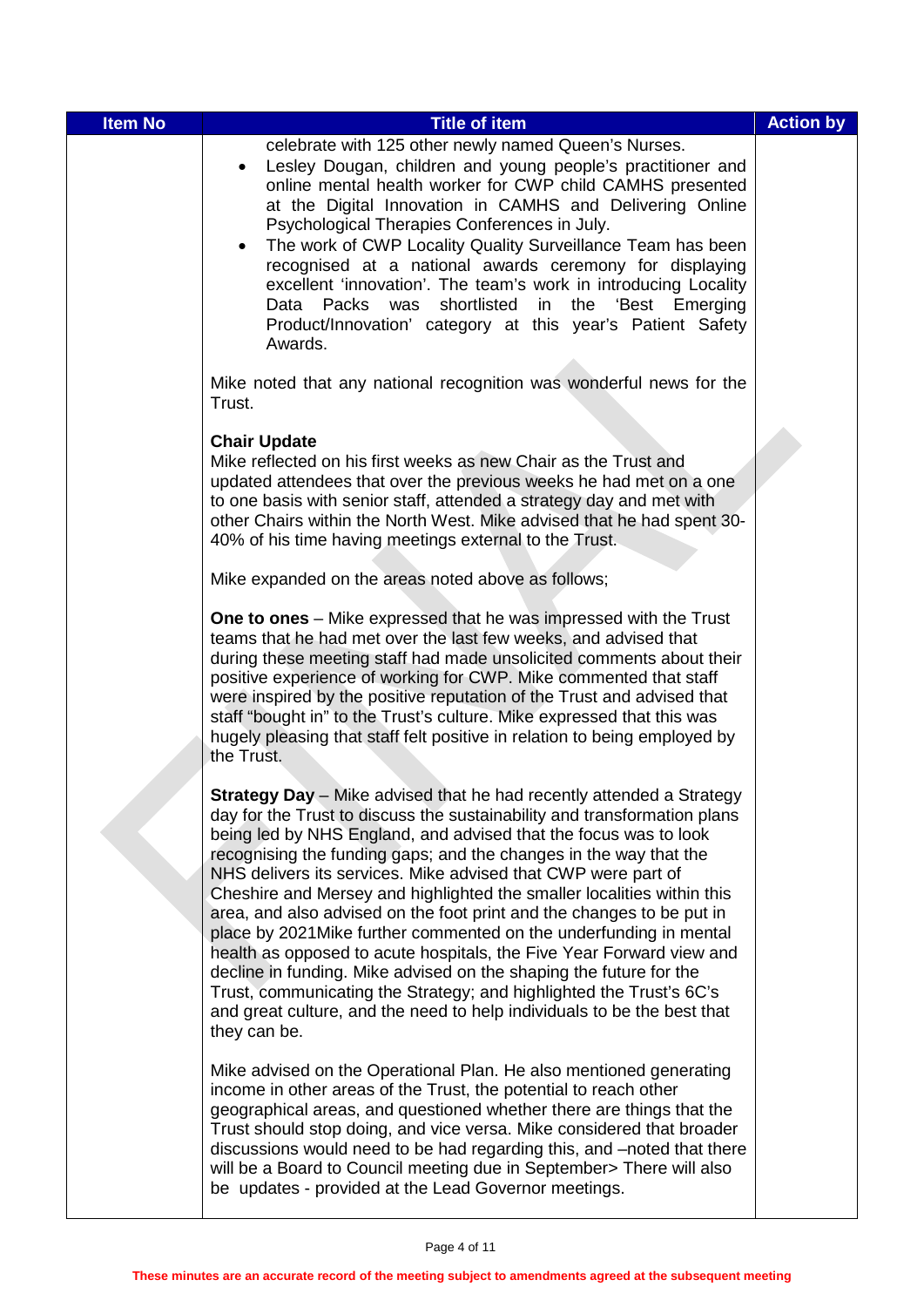| <b>Item No</b> | <b>Title of item</b>                                                                                                                                                                                                                                                                                                                                                                        | <b>Action by</b>                    |
|----------------|---------------------------------------------------------------------------------------------------------------------------------------------------------------------------------------------------------------------------------------------------------------------------------------------------------------------------------------------------------------------------------------------|-------------------------------------|
|                | <b>External meetings with North West Chairs</b>                                                                                                                                                                                                                                                                                                                                             |                                     |
|                | Mike advised that he had met with other Trust Chairs and shared<br>views. Discussions included the impact on the NHS after Brexit and<br>the unchartered waters, the changes over the next 5 years and<br>transformation of services required by 2021. Mike highlighted the<br>opposing forces of long term change against short term finance and<br>the conflict this potentially creates. |                                     |
|                | <b>Lead Governor's Announcements</b>                                                                                                                                                                                                                                                                                                                                                        |                                     |
|                | Anna asked all attendees to introduce themselves for the benefit of the<br>new Governors present at the meeting.                                                                                                                                                                                                                                                                            |                                     |
|                | Anna reminded governors of the Annual Members' meeting on<br>Thursday 22 <sup>nd</sup> September 2016 at Floral Pavilion, New Brighton, Wirral<br>confirming that all Governors were invited to attend.                                                                                                                                                                                     |                                     |
|                | Anna also reiterated on the invitation to the Ancora House Open Day<br>to be held on Wednesday 31 <sup>st</sup> August 2016 from 12-3pm.                                                                                                                                                                                                                                                    |                                     |
| 2016/17/38     | Anna noted that - changes in the NHS and the Trust are likely to<br>happen more quickly than meetings of the Council of Governors are<br>held. Anna therefore suggested that a Governor bulletin be developed,<br>to be received between meetings, to ensure that governors remain<br>informed.                                                                                             |                                     |
|                | Rob Robertson suggested that the Board Resolution should be<br>included in the bulletin for information. Sheena confirmed that this was<br>also noted in the Board minutes.                                                                                                                                                                                                                 |                                     |
|                | <b>Action:</b> Monthly Governor Bulletin to be developed to ensure that<br>governors remain up to date with decisions and developments which<br>occur between Council of Governor meetings.                                                                                                                                                                                                 | Corporate<br><b>Affairs</b><br>Team |
|                | <b>Chief Executive's Announcements</b>                                                                                                                                                                                                                                                                                                                                                      |                                     |
|                | Sheena provided an update on internal and external activities within<br>the Trust;                                                                                                                                                                                                                                                                                                          |                                     |
|                | <b>External Updates</b>                                                                                                                                                                                                                                                                                                                                                                     |                                     |
|                |                                                                                                                                                                                                                                                                                                                                                                                             |                                     |
|                | <b>Sustainability and Transformation Plans</b><br>Sheena advised on the Sustainability and Transformation plans                                                                                                                                                                                                                                                                             |                                     |
| 2016/17/39     | (STPs), and looking at what the Trust need to do differently to meet the                                                                                                                                                                                                                                                                                                                    |                                     |
|                | needs of the people using a place-based approach. Sheena<br>highlighted the levels in STP's and explained how these would work.                                                                                                                                                                                                                                                             |                                     |
|                | Level 1 - Footprint size across Clinical Commissioning Groups<br>(CCGs), 4 programmes - Healthy Wirral/ West Cheshire Way/<br>Connecting Care/ Caring Together which are to be put in place to look<br>at how we look at services provided in the localities to larger<br>proportions of the population (e.g. primary care IAPT services).                                                  |                                     |
|                | Level 2 – Critical mass of population covering several CCGs across                                                                                                                                                                                                                                                                                                                          |                                     |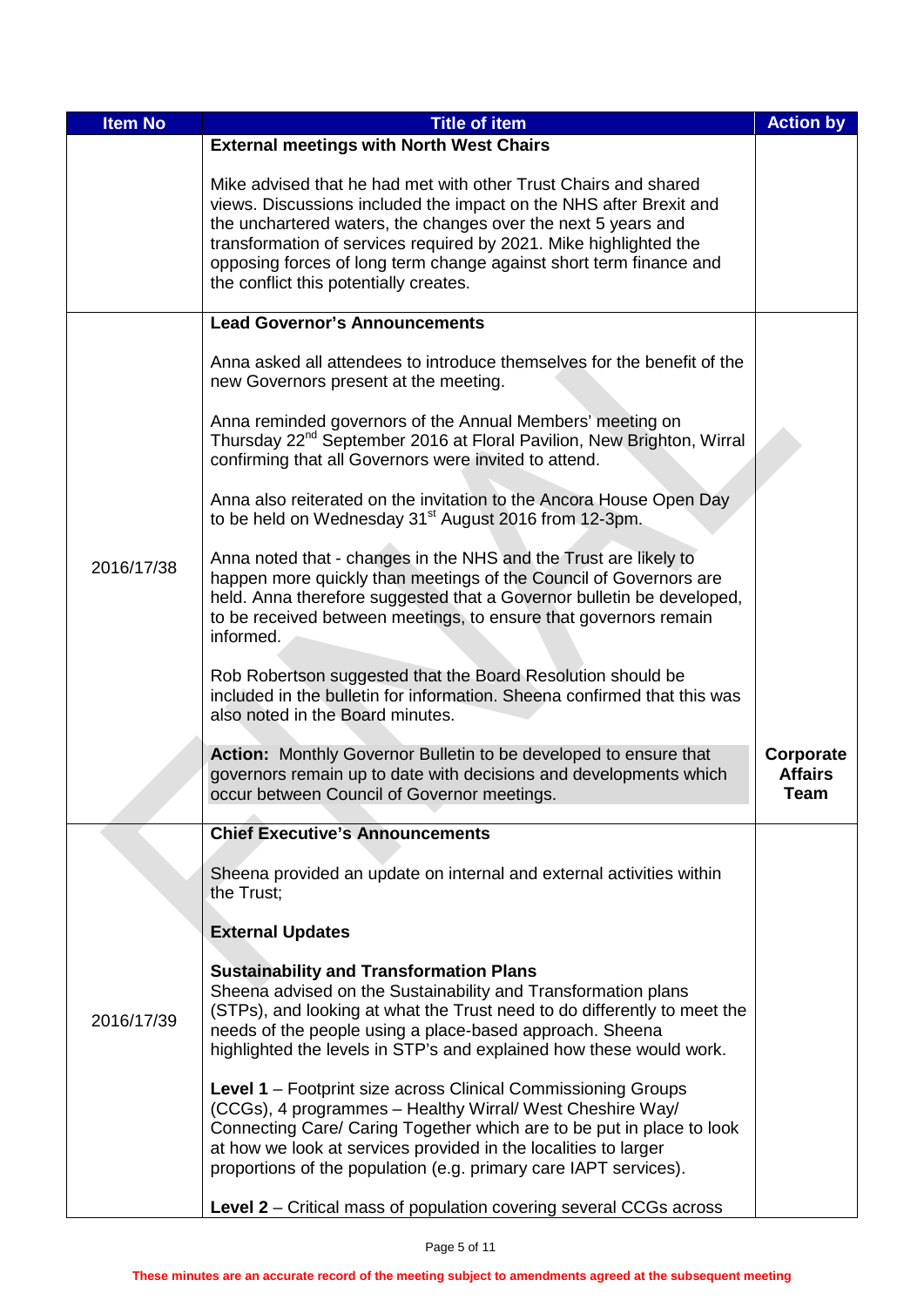| <b>Item No</b> | <b>Title of item</b>                                                                                                                                                                                                                                                                                                                                                                                                                                                                                                                                                                                                                                                                                                                                                                                                                      | <b>Action by</b> |
|----------------|-------------------------------------------------------------------------------------------------------------------------------------------------------------------------------------------------------------------------------------------------------------------------------------------------------------------------------------------------------------------------------------------------------------------------------------------------------------------------------------------------------------------------------------------------------------------------------------------------------------------------------------------------------------------------------------------------------------------------------------------------------------------------------------------------------------------------------------------|------------------|
|                | the Trust footprint, to include CMHT's.                                                                                                                                                                                                                                                                                                                                                                                                                                                                                                                                                                                                                                                                                                                                                                                                   |                  |
|                | Level 3 – To look at more specialised services, only required by a<br>small proportion of the population; e.g. inpatient services, eating<br>disorder services and CAMHS.                                                                                                                                                                                                                                                                                                                                                                                                                                                                                                                                                                                                                                                                 |                  |
|                | Sheena advised on the reporting checkpoints across the year advising<br>that updates were provided in April, May and June and confirmed that<br>final submission of plans will be at the end of October 2016.                                                                                                                                                                                                                                                                                                                                                                                                                                                                                                                                                                                                                             |                  |
|                | <b>Five Year Forward View</b><br>Sheena advised on the implementation of the Five Year Forward<br>vision, the Mental Health taskforce and the changes to improve<br>outcomes highlighting the access to personalised care. It was advised<br>that a brief update had already been sent out to all governors around<br>this. Sheena highlighted the Board resolution and also advised on the<br>commissioners plans for the next 2 years.                                                                                                                                                                                                                                                                                                                                                                                                  |                  |
|                | Sheena updated briefly on the Operational Plan and confirmed that<br>there were reports on South and Vale Royal Community Services<br>Partnership, West Cheshire Financial Recovery plan and East<br>Cheshire Service Provision that would be discussed in the closed<br>session. It was advised that there was no update on 0-19 service.<br>Sheena also advised that the IAPT target is now being achieved, and<br>confirmed that the Scrutiny Sub Committee has looked at the data in<br>more detail.                                                                                                                                                                                                                                                                                                                                  |                  |
|                | Andy Styring confirmed that the Learning Disabilities re-design sits<br>within the STP's and that the Trust are working with the Cheshire and<br>Wirral footprint to reduce the number of inpatient beds, and also<br>highlighted the joint venture with Villicare.                                                                                                                                                                                                                                                                                                                                                                                                                                                                                                                                                                       |                  |
|                | <b>Internal Updates</b>                                                                                                                                                                                                                                                                                                                                                                                                                                                                                                                                                                                                                                                                                                                                                                                                                   |                  |
|                | <b>CQC Inspection Update</b><br>Sheena confirmed the outcome of the CQC inspection advising that<br>the Trust had received Good overall and Outstanding for care, and<br>advised that the Trust are awaiting re-inspection any day to follow up<br>on areas where improvement was required. Sheena advised that<br>Governors would be advised when the re-inspection takes place.                                                                                                                                                                                                                                                                                                                                                                                                                                                         |                  |
|                | <b>ECT Services</b><br>Sheena updated on the review and proposals for changes to the Trust<br>ECT service, advising that 9 people per month are being treated in the<br>service; and highlighted that the treatment can be lifesaving for<br>individuals. Sheena confirmed that, as a temporary measure, the ECT<br>service will be provided centrally from Bowmere Hospital. Sheena<br>advised on the changes and increases in the cost of-anaesthetic -,<br>confirming no further funding was available but the service is required.<br>Peter Wilkinson expressed concerns with bringing patients from far<br>localities in to a central hospital for treatment; Robert Walker seconded<br>Peter's concerns for the patients within the East locality. Sheena<br>advised that this would be considered during the consultation process. |                  |
|                | <b>Well Led Governance Review</b><br>Sheena updated on the Well Led Governance review, advising that an                                                                                                                                                                                                                                                                                                                                                                                                                                                                                                                                                                                                                                                                                                                                   |                  |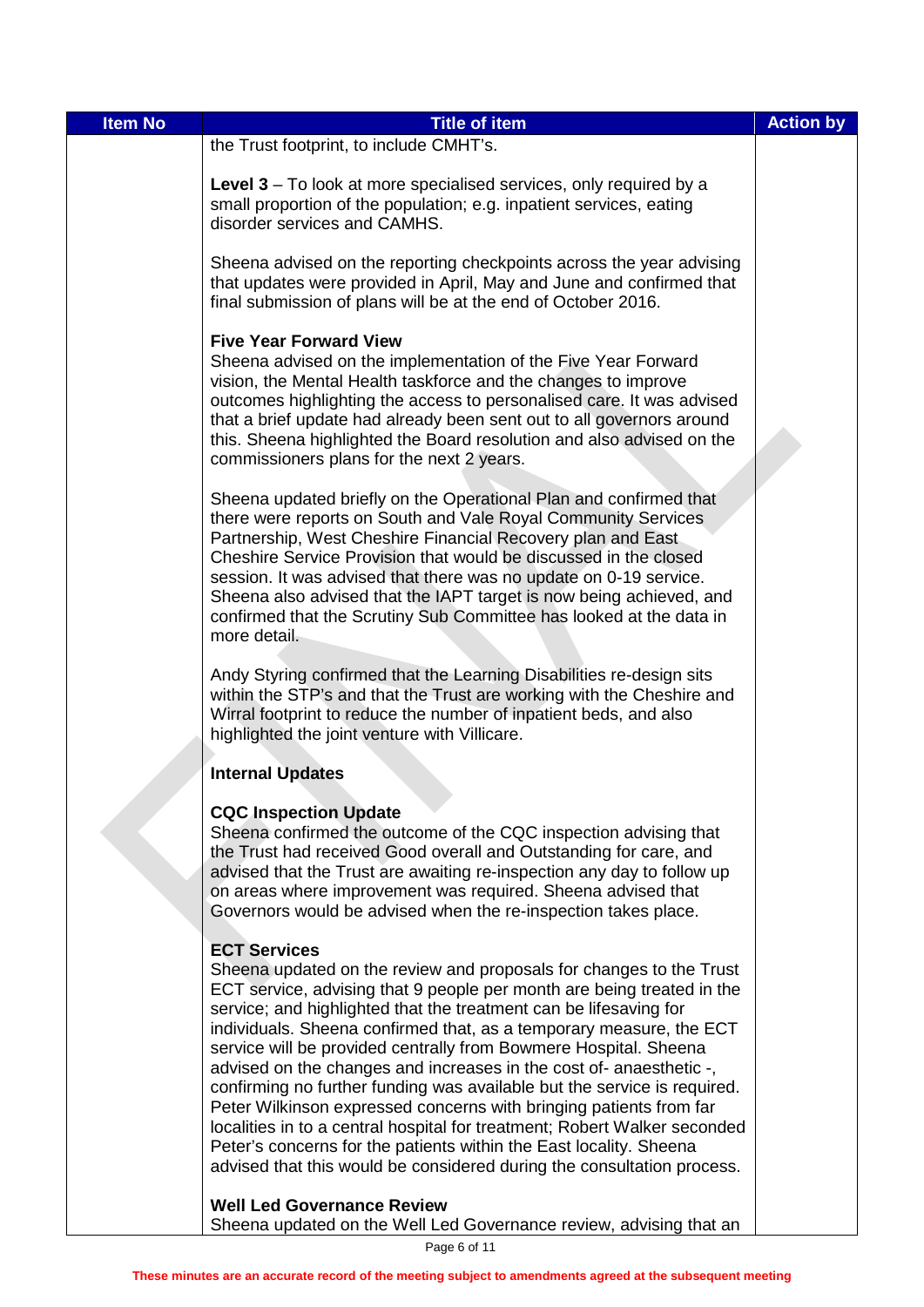| <b>Item No</b> | <b>Title of item</b>                                                                                                                                                                                                                                                                                                                                                                                                                                                                                                                                                                                                                                                                                                                                                                                                                                                                                                                                                                                                                                                                                                                                                                                                                                                                                                                                                                                                                                                                                                                                                                                                                                                                                                                                                                                                                                                                                                                                                                                                                                                     | <b>Action by</b> |
|----------------|--------------------------------------------------------------------------------------------------------------------------------------------------------------------------------------------------------------------------------------------------------------------------------------------------------------------------------------------------------------------------------------------------------------------------------------------------------------------------------------------------------------------------------------------------------------------------------------------------------------------------------------------------------------------------------------------------------------------------------------------------------------------------------------------------------------------------------------------------------------------------------------------------------------------------------------------------------------------------------------------------------------------------------------------------------------------------------------------------------------------------------------------------------------------------------------------------------------------------------------------------------------------------------------------------------------------------------------------------------------------------------------------------------------------------------------------------------------------------------------------------------------------------------------------------------------------------------------------------------------------------------------------------------------------------------------------------------------------------------------------------------------------------------------------------------------------------------------------------------------------------------------------------------------------------------------------------------------------------------------------------------------------------------------------------------------------------|------------------|
|                | independent review of the Trust's governance processes would be<br>completed by end of April 2017. Governors were advised that there<br>would be a focus group held following the Council of Governors<br>meeting to be held in September 2016.                                                                                                                                                                                                                                                                                                                                                                                                                                                                                                                                                                                                                                                                                                                                                                                                                                                                                                                                                                                                                                                                                                                                                                                                                                                                                                                                                                                                                                                                                                                                                                                                                                                                                                                                                                                                                          |                  |
|                | <b>Governor Updates</b>                                                                                                                                                                                                                                                                                                                                                                                                                                                                                                                                                                                                                                                                                                                                                                                                                                                                                                                                                                                                                                                                                                                                                                                                                                                                                                                                                                                                                                                                                                                                                                                                                                                                                                                                                                                                                                                                                                                                                                                                                                                  |                  |
| 2016/17/40     | <b>NHS Providers - Governor Focus Conference</b><br>Chris Lynch updated on the NHS providers "Governor Focus<br>Conference" attended by himself and Fergie McQuarrie. Chris advised<br>that 200+ Governors were in attendance and advised the event was<br>opened by Dame Gill Morgan. Chris also noted attendance from<br>Steven Hay, Executive Director of regulation at NHS Improvement.<br>Professor Ted Baker, Deputy chief inspector of hospitals for the CQC,<br>talked about governors and their role in quality. Fergie reflected on his<br>experience of the event highlighting the CQC update. Fergie<br>expressed that positive feedback was given from the CQC Advisor and<br>advised that he made an announcement about the Trust's work with<br>Young Advisors to the conference which in turn prompted questions<br>about how the Trust have implemented work with young people.<br><b>Churton House Open Day - Education CWP</b><br>Rob Robertson advised on his recent visit to the Education CWP<br>Churton House Open Day and expressed that Governors should go<br>along to visit the facilities. Fergie added that he had also attended and<br>after speaking with Ken Edwards, CWP Clinical Education, Security<br>and Safety Lead, CPR training had been offered to all Governors and<br>advised Governors to contact if they were interested in participating in<br>the training.<br><b>Crisis Care Concordat</b><br>Rob also mentioned the Crisis Care Concordat and group set up.<br>There was a brief update about the gap in Mental Health services and<br>expressions of interest were requested.<br><b>NHS Providers - Accountability Course</b><br>There was a further update from Deepak Agnihotri on his attendance<br>to the NHS Providers Accountability course. Deepak advised that<br>although a new Governor, the course had changed his perception of<br>the role of the Governors. Deepak provided an update on holding the<br>NEDs to account and how questioning can be adapted.<br>Mike thanked Governors for their updates. |                  |
|                | <b>Appointment of the Deputy Chair</b>                                                                                                                                                                                                                                                                                                                                                                                                                                                                                                                                                                                                                                                                                                                                                                                                                                                                                                                                                                                                                                                                                                                                                                                                                                                                                                                                                                                                                                                                                                                                                                                                                                                                                                                                                                                                                                                                                                                                                                                                                                   |                  |
| 2016/17/41     | Mike provided an update on the appointment of the Deputy Chair<br>which was created following the new Chair's move from his Non<br>Executive post.                                                                                                                                                                                                                                                                                                                                                                                                                                                                                                                                                                                                                                                                                                                                                                                                                                                                                                                                                                                                                                                                                                                                                                                                                                                                                                                                                                                                                                                                                                                                                                                                                                                                                                                                                                                                                                                                                                                       |                  |
|                | Mike advised that the role of the Deputy Chair is to support the Chair<br>and, in the event that the Chairman is unable to discharge his office,<br>the Deputy Chair shall be acting Chairman of the Trust.                                                                                                                                                                                                                                                                                                                                                                                                                                                                                                                                                                                                                                                                                                                                                                                                                                                                                                                                                                                                                                                                                                                                                                                                                                                                                                                                                                                                                                                                                                                                                                                                                                                                                                                                                                                                                                                              |                  |
|                | Mike advised that it was proposed the Dr James O'Connor is                                                                                                                                                                                                                                                                                                                                                                                                                                                                                                                                                                                                                                                                                                                                                                                                                                                                                                                                                                                                                                                                                                                                                                                                                                                                                                                                                                                                                                                                                                                                                                                                                                                                                                                                                                                                                                                                                                                                                                                                               |                  |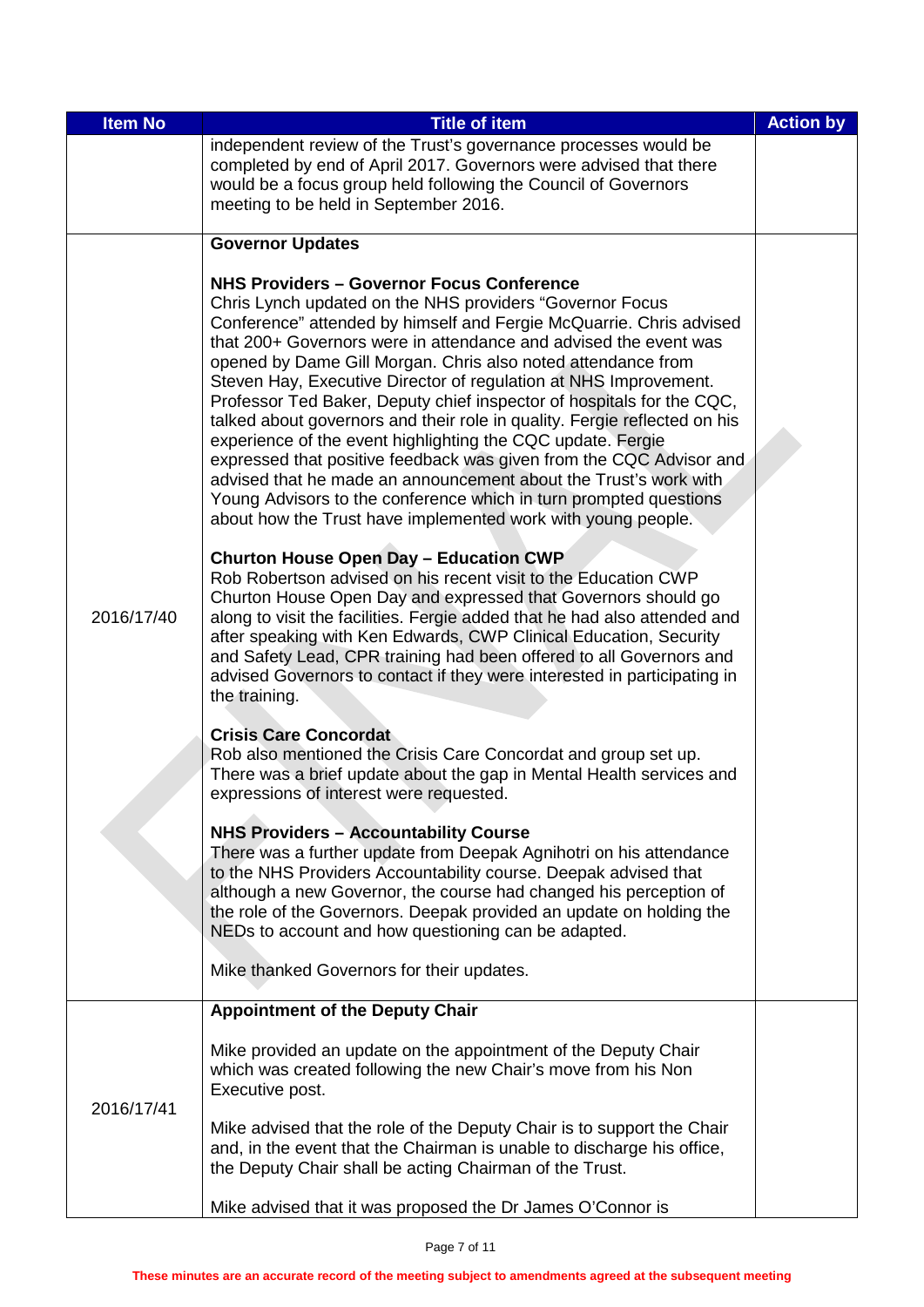| <b>Item No</b> | <b>Title of item</b>                                                                                                                                                                                                                                                                                                                                                                                                      | <b>Action by</b> |
|----------------|---------------------------------------------------------------------------------------------------------------------------------------------------------------------------------------------------------------------------------------------------------------------------------------------------------------------------------------------------------------------------------------------------------------------------|------------------|
|                | appointed to the role of Deputy Chair. As Chair of Quality Committee<br>and being a member of the Audit Committee, Jim O'Connor is well<br>briefed on the key issues concerning quality, financial and strategic<br>risks and governance. It was advised that the position had been<br>discussed with individual NEDs and was supported by the Board of<br>Directors at their last meeting on 28 <sup>th</sup> June 2016. |                  |
|                | It was recommended to the Council of Governors to approve the<br>recommendation that Dr Jim O'Connor is appointed to the role of<br>Deputy Chair with immediate effect, in line with his existing tenure as a<br>Non-Executive Director.                                                                                                                                                                                  |                  |
|                | The Council of Governors unanimously approved the appointment,<br>and Mike concluded that Dr James O'Connor is elected to the position<br>of Deputy Chair.                                                                                                                                                                                                                                                                |                  |
|                | Non Executive Director - proposal for re-appointment                                                                                                                                                                                                                                                                                                                                                                      |                  |
| 2016/17/42     | Mike updated on the re-appointment of Non - Executive Director Lucy<br>Crumplin who was appointed in August 2013 for a three year term<br>ending in August 2016. Mike advised that in line with the code of<br>governance Lucy is eligible for a second term of office of three years<br>and is seeking re-appointment.                                                                                                   |                  |
|                | Mike advised that the Council of Governors via the Nominations and<br>Remuneration Committee must ensure that there is a robust approach<br>in place to succession planning for Non - Executive Directors to<br>ensure that there is a strong mix of experience, expertise and skills.<br>The Nominations and Remuneration Committee considered this<br>position and recommendation for a second term of office.          |                  |
|                | It was advised the Trust currently holds one vacant NED position and a<br>further NED position will become vacant from January 2017, upon the<br>end of Fiona Clark's final term of office. Processes to appoint to both of<br>these positions are underway.                                                                                                                                                              |                  |
|                | The Nominations and Remuneration Committee received a full<br>overview of the appraisal report for Lucy Crumplin at the committee<br>held on 14 <sup>th</sup> June 2016.                                                                                                                                                                                                                                                  |                  |
|                | The Committee unanimously agreed to recommend the extension of<br>Lucy's tenure for a further 3 years to the Council of Governors.                                                                                                                                                                                                                                                                                        |                  |
|                | The Council of Governors unanimously agreed to accept the re-<br>appointment of Lucy Crumplin for a second term of office for 3 years.                                                                                                                                                                                                                                                                                    |                  |
|                | <b>Update on Trust Governor election</b>                                                                                                                                                                                                                                                                                                                                                                                  |                  |
| 2016/17/43     | Louise updated on the recent by-election results and advised on the<br>process for the Annual Election noting the short space of time between<br>both elections due to timeframes.                                                                                                                                                                                                                                        |                  |
|                | Louise advised that we welcome 3 new Governors to the Council of<br>Governors following the results of the by-election;                                                                                                                                                                                                                                                                                                   |                  |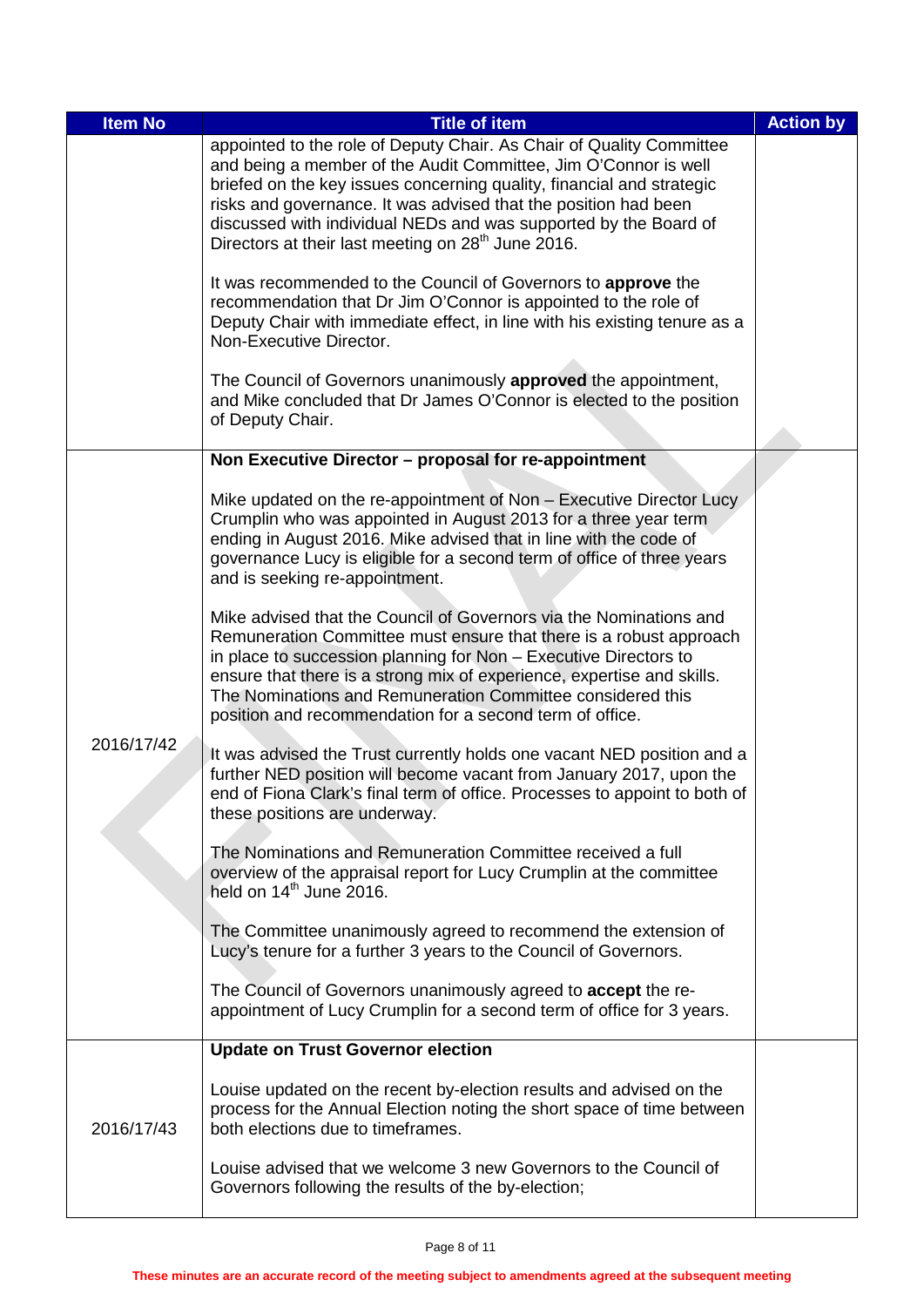| <b>Item No</b> | <b>Title of item</b>                                                                                                                                                                                                                                                                                                                                                                                                                                                                                                                                                                                                                                                                                                                                                                                                                                            | <b>Action by</b> |
|----------------|-----------------------------------------------------------------------------------------------------------------------------------------------------------------------------------------------------------------------------------------------------------------------------------------------------------------------------------------------------------------------------------------------------------------------------------------------------------------------------------------------------------------------------------------------------------------------------------------------------------------------------------------------------------------------------------------------------------------------------------------------------------------------------------------------------------------------------------------------------------------|------------------|
|                | Emma King, elected as Service User and Carer Governor -<br>$\bullet$<br>term until AMM 2016                                                                                                                                                                                                                                                                                                                                                                                                                                                                                                                                                                                                                                                                                                                                                                     |                  |
|                | Gus Cairns, elected as Service User and Carer Governor -<br>term until AMM 2017                                                                                                                                                                                                                                                                                                                                                                                                                                                                                                                                                                                                                                                                                                                                                                                 |                  |
|                | Deepak Agnihotri, elected uncontested to Staff Governor<br>$\bullet$<br>Therapies - term until AMM 2016                                                                                                                                                                                                                                                                                                                                                                                                                                                                                                                                                                                                                                                                                                                                                         |                  |
|                | The details of the Annual Election were confirmed as below;                                                                                                                                                                                                                                                                                                                                                                                                                                                                                                                                                                                                                                                                                                                                                                                                     |                  |
|                | Nominations $close - 25th$ July 2016, 5pm<br>Vacancies;<br>Service User and Carer x 6<br>$\bullet$                                                                                                                                                                                                                                                                                                                                                                                                                                                                                                                                                                                                                                                                                                                                                              |                  |
|                | Staff Nursing x 1<br>Staff Therapies x 2<br>Public - Out of area x 1                                                                                                                                                                                                                                                                                                                                                                                                                                                                                                                                                                                                                                                                                                                                                                                            |                  |
|                | Louise confirmed that the election will close on 2 <sup>nd</sup> September and<br>terms will conclude/ start at the Annual Members' meeting to be held in<br>September.                                                                                                                                                                                                                                                                                                                                                                                                                                                                                                                                                                                                                                                                                         |                  |
|                | Louise advised that the Trust have appointed a new independent<br>election provider, Electoral Reform Services (ERS) who offer e-voting<br>and an improved service. Louise advised that the reason for the<br>change in provider is due to service improvements that were required.                                                                                                                                                                                                                                                                                                                                                                                                                                                                                                                                                                             |                  |
|                | The Council of Governors noted the report.                                                                                                                                                                                                                                                                                                                                                                                                                                                                                                                                                                                                                                                                                                                                                                                                                      |                  |
|                | <b>Person Centred Framework</b>                                                                                                                                                                                                                                                                                                                                                                                                                                                                                                                                                                                                                                                                                                                                                                                                                                 |                  |
|                | Mike Maier introduced Liz Matthews to the meeting and Liz introduced<br>herself to attendees; she advised on her role as Associate Director of<br>Patient and Carer Experience, her experience and how she is looking<br>to take forward her role.                                                                                                                                                                                                                                                                                                                                                                                                                                                                                                                                                                                                              |                  |
|                | Liz provided an update on the Person Centred Framework and tabled<br>an update regarding the over-arching principles.                                                                                                                                                                                                                                                                                                                                                                                                                                                                                                                                                                                                                                                                                                                                           |                  |
| 2016/17/44     | Liz highlighted the reasoning behind the framework; she advised that<br>current recovery strategy finishes in September 2016 and the<br>involvement strategy also ends at approximately the same time, so<br>there is the need to replace them. She advised that the recovery<br>strategy had been a useful tool, but there were drawbacks to it in that<br>"recovery" may not apply to certain groups (for example someone at<br>the end of their life). The idea is that the framework will be dynamic<br>and changing based on continual learning and evolving best practice.<br>Liz advised that an event had been held on 21 <sup>st</sup> June to think through<br>the first stages of the framework; it had been attended by about 80<br>people with a varied range of experience, from staff to lived experience<br>advisors, service users and carers. |                  |
|                | Liz highlighted the question "what does person centred mean to<br>CWP?", and the groups for the over-arching principles and vision in<br>line with the Trust 6C's values, and making it person centred for<br>everyone.                                                                                                                                                                                                                                                                                                                                                                                                                                                                                                                                                                                                                                         |                  |
|                | Rob Robertson left the meeting.                                                                                                                                                                                                                                                                                                                                                                                                                                                                                                                                                                                                                                                                                                                                                                                                                                 |                  |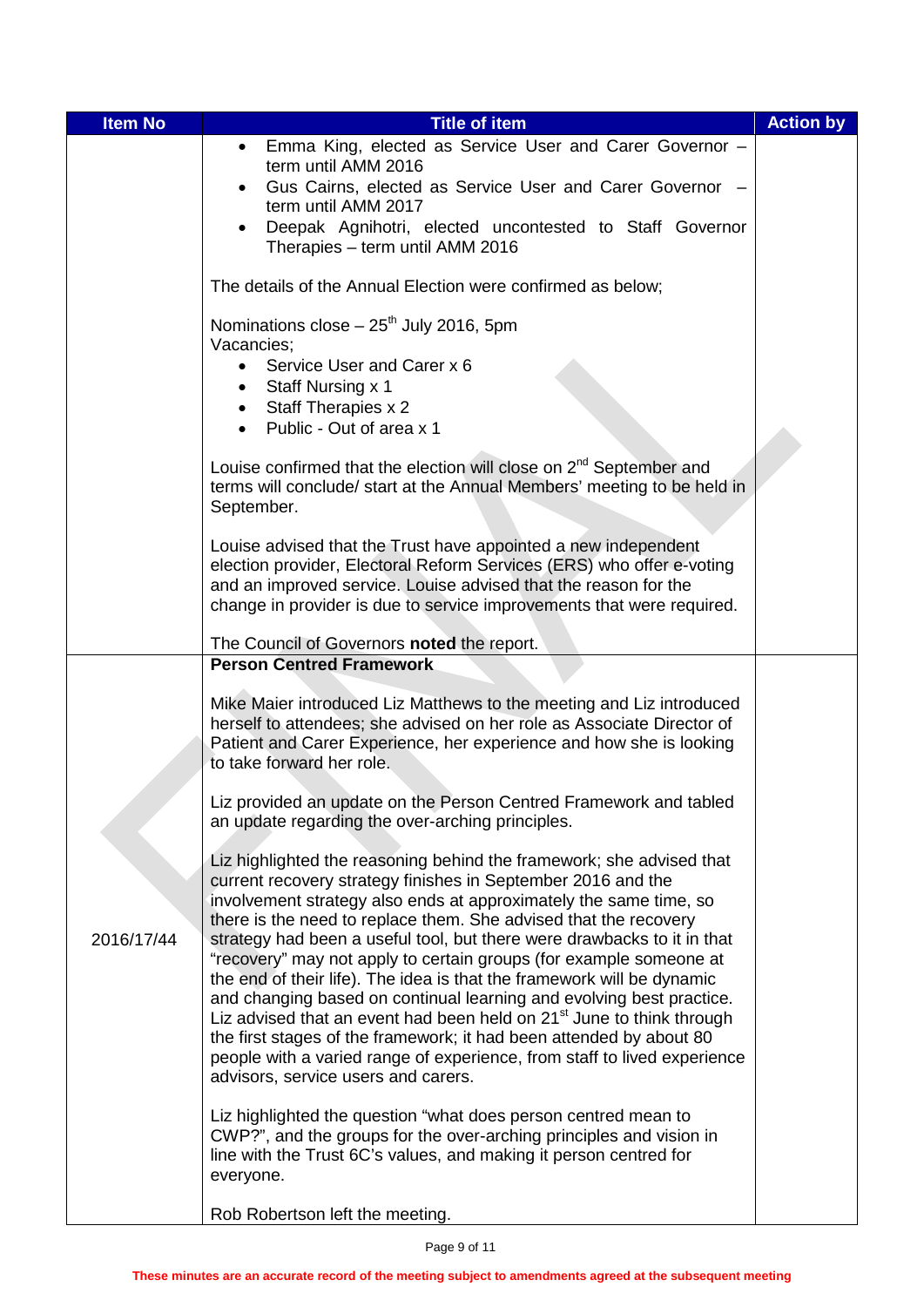| <b>Item No</b> | <b>Title of item</b>                                                                                                                                                                                                                                                                                                                                                                                                                                                                                                                                                                                                                                                                                                                                                                  | <b>Action by</b> |
|----------------|---------------------------------------------------------------------------------------------------------------------------------------------------------------------------------------------------------------------------------------------------------------------------------------------------------------------------------------------------------------------------------------------------------------------------------------------------------------------------------------------------------------------------------------------------------------------------------------------------------------------------------------------------------------------------------------------------------------------------------------------------------------------------------------|------------------|
|                | Liz asked for any feedback on the over-arching principles to be shared<br>by email, and confirmed the next workshop on 18 <sup>th</sup> October to discuss<br>the tools and approaches to underpin and deliver on the principles.<br>The aim is to launch the framework by January 2017. Liz confirmed<br>that following the launch the framework will remain live and will be<br>updated.                                                                                                                                                                                                                                                                                                                                                                                            |                  |
|                | Rob Walker queried point 8 – around working with everyone's<br>strengths and abilities and whether the principles will include<br>individuals attending stakeholder events. Liz advised that this would<br>not be considered as part of the principles. Liz highlighted the validity,<br>and Rob commented on 'transparent involvement'.                                                                                                                                                                                                                                                                                                                                                                                                                                              |                  |
|                | Pam Smith advised that these are a good set of principles however<br>noted the typo in point 3 "and fairly consistently" which should read<br>"fair and consistently".                                                                                                                                                                                                                                                                                                                                                                                                                                                                                                                                                                                                                |                  |
|                | Gordon Cairns advised that he had attended the workshop, advising<br>that it was an excellent opportunity to be involved in.                                                                                                                                                                                                                                                                                                                                                                                                                                                                                                                                                                                                                                                          |                  |
|                | It was advised that the consultation process would remain inclusive<br>and Liz re-iterated to put any concerns forward outside of the meeting.                                                                                                                                                                                                                                                                                                                                                                                                                                                                                                                                                                                                                                        |                  |
|                | Chris Lynch advised that the Membership and Development Sub<br>Committee had discussed this at their meeting in June and confirmed<br>that the sub committee would be looking into this in further detail.                                                                                                                                                                                                                                                                                                                                                                                                                                                                                                                                                                            |                  |
|                | <b>Young Advisors Update</b>                                                                                                                                                                                                                                                                                                                                                                                                                                                                                                                                                                                                                                                                                                                                                          |                  |
| 2016/17/45     | Elspeth Fergusson updated the Council in relation to the report from<br>the Young Advisors. She advised that the Membership and<br>Development Sub Committee had been looking at ways of improving<br>the representation of young people within the Council of Governors for<br>the past 18 months. This piece of work had been led by Mike Robinson<br>and Rob Robertson, and the outcome of it was that a quarterly report<br>will be provided to the Council on work that Young Advisors have been<br>involved in. It is hoped that, with improved links governors will be<br>better able to represent the views of young people. The Young<br>Advisors will be attending the Council of Governors meeting on 14 <sup>th</sup><br>September to provide a further update in person. |                  |
|                | Mike Robinson commented that this was an example of where<br>governors can really affect change. He said he was thrilled that there<br>would be greater links between the Young Advisors and the Council<br>and he extended his thanks to Fergie for raising the issue and<br>highlighting the good work done at CWP at the Governor Focus<br>Conference.                                                                                                                                                                                                                                                                                                                                                                                                                             |                  |
|                | The Council resolved to note the report.                                                                                                                                                                                                                                                                                                                                                                                                                                                                                                                                                                                                                                                                                                                                              |                  |
|                | <b>Council of Governors Sub-committee/Group minutes/notes</b>                                                                                                                                                                                                                                                                                                                                                                                                                                                                                                                                                                                                                                                                                                                         |                  |
| 2016/17/46     | The minutes of the following meetings were approved as an accurate<br>record of the meetings;                                                                                                                                                                                                                                                                                                                                                                                                                                                                                                                                                                                                                                                                                         |                  |